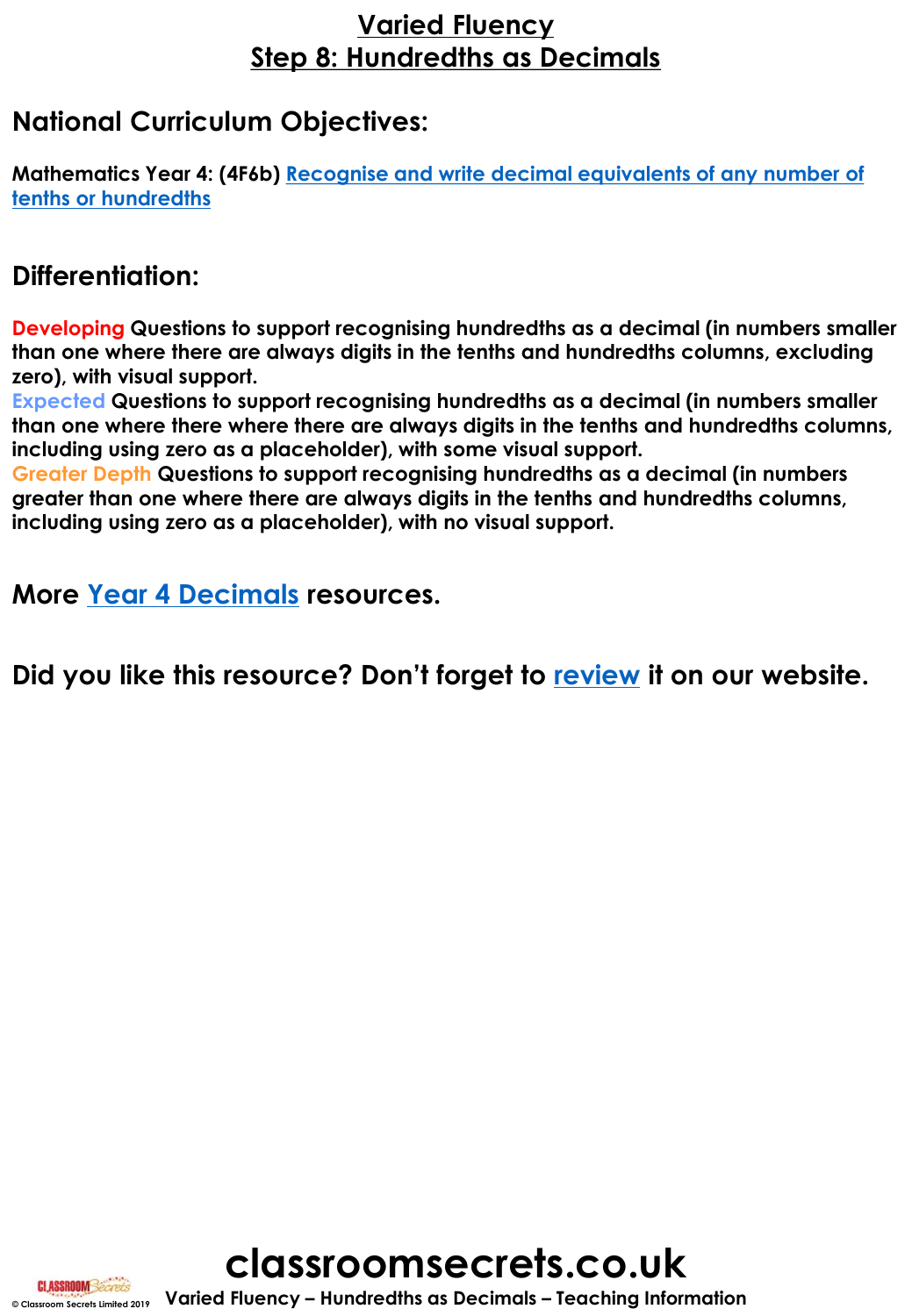

**classroomsecrets.co.uk**

**© Classroom Secrets Limited 2019 Varied Fluency – Hundredths as Decimals – Year 4 Developing**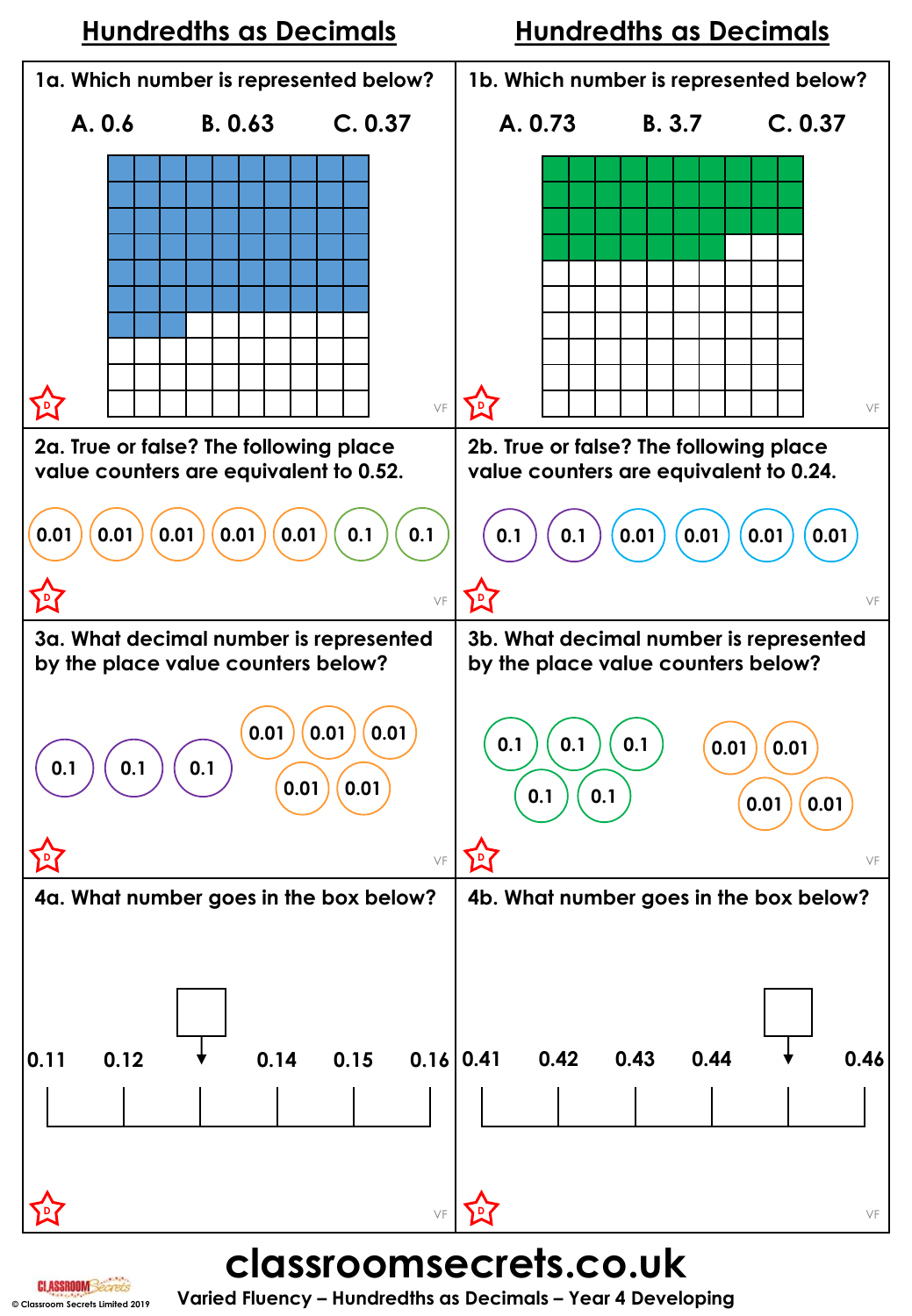

**classroomsecrets.co.uk**

**© Classroom Secrets Limited 2019 Varied Fluency – Hundredths as Decimals – Year 4 Expected**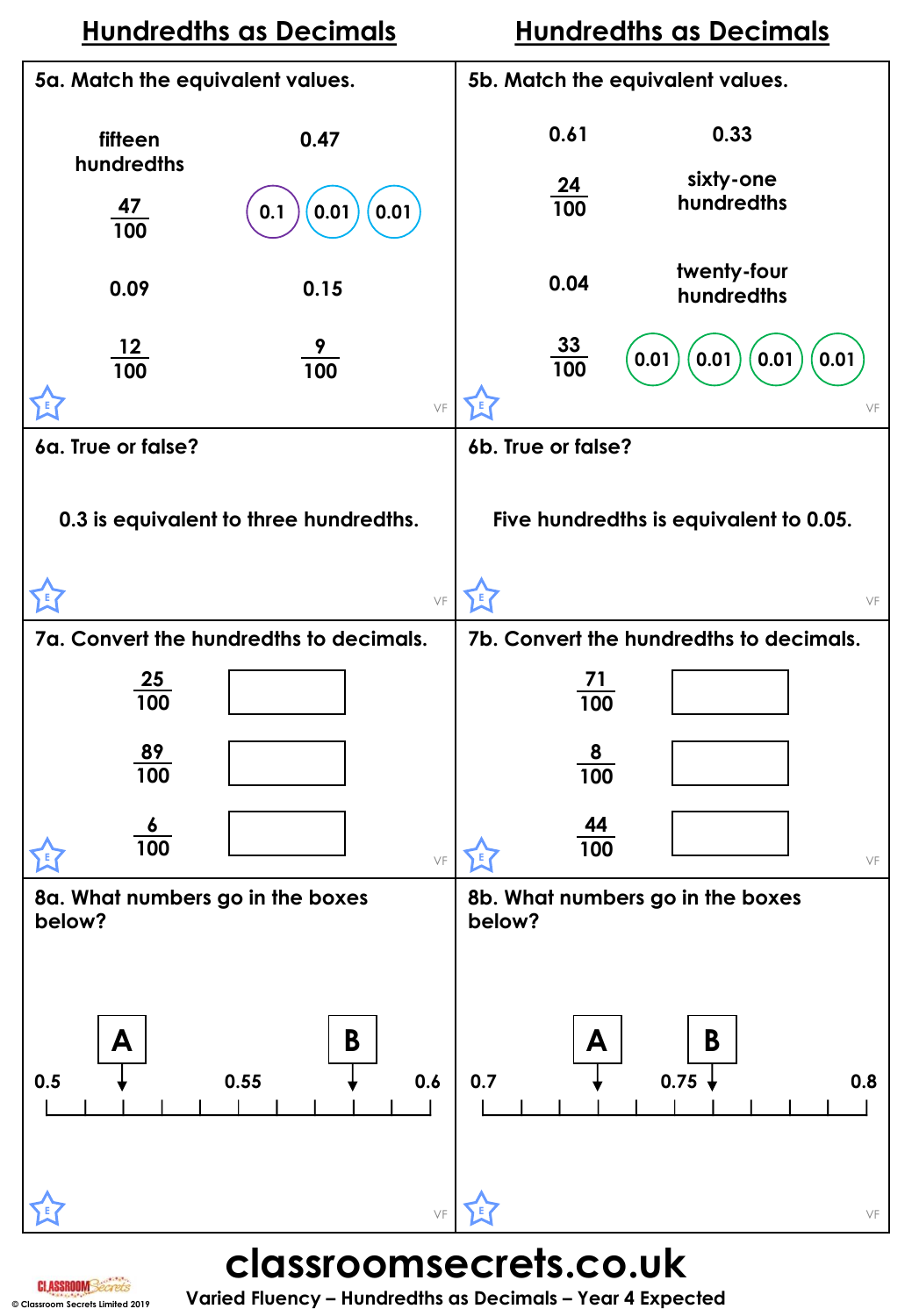

**classroomsecrets.co.uk**

**© Classroom Secrets Limited 2019 Varied Fluency – Hundredths as Decimals – Year 4 Greater Depth**